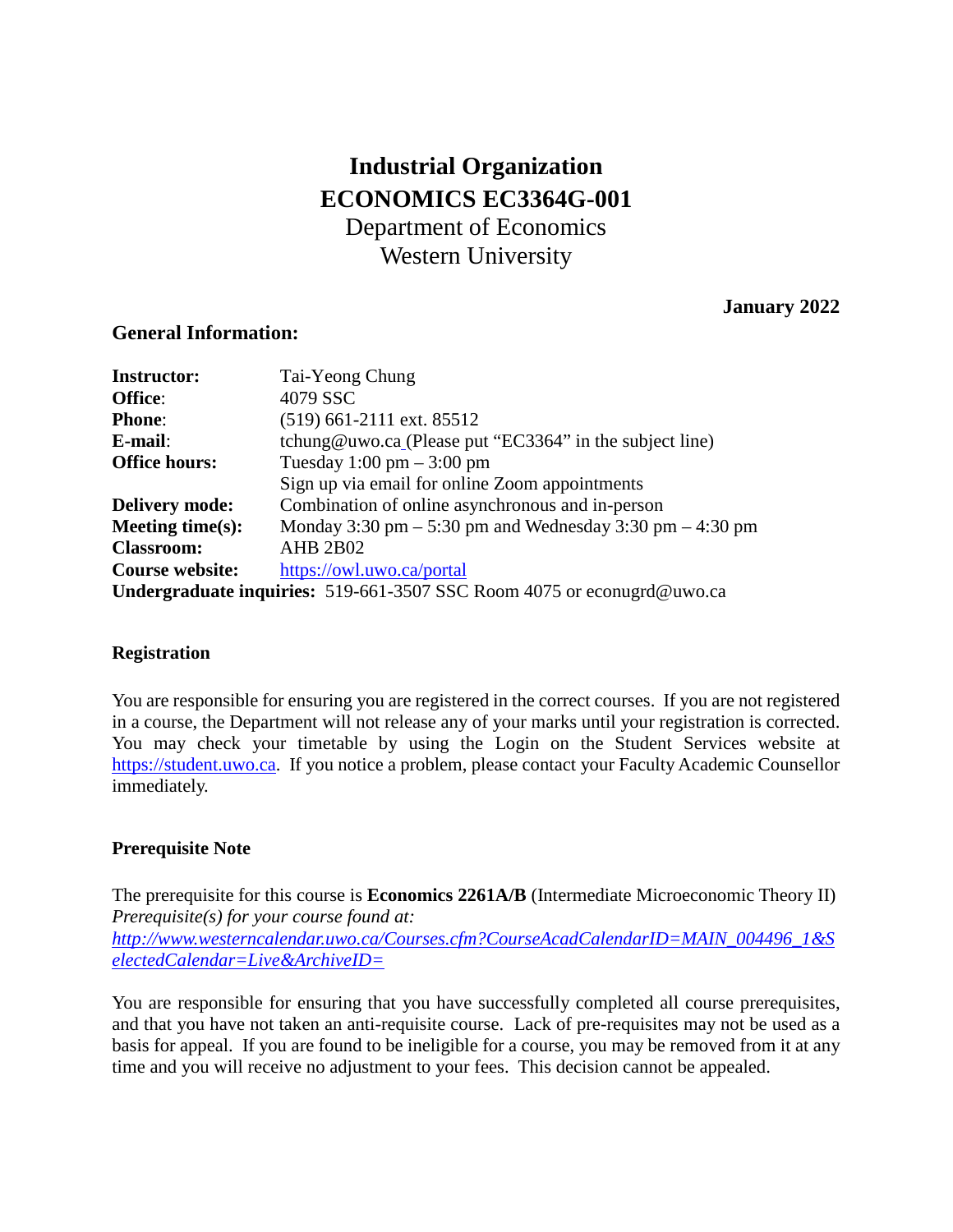If you find that you do not have the course prerequisites, it is in your best interest to drop the course well before the end of the add/drop period. Your prompt attention to this matter will not only help protect your academic record, but will ensure that spaces become available for students who require the course in question for graduation.

# **Course Objectives:**

Industrial organization studies firms and markets. It examines strategies of firms and their interactions in imperfectly competitive markets. Firms' price strategies include price discrimination and dynamic pricing. Non-price strategies include product differentiation, advertising, contracts, merger, and entry deterrence. We will also learn competition policies.

# **Course Learning Outcomes:**

At the end of the course and having completed the essential reading and activities, students should be able to:

- examine pricing/non-pricing strategies by firms and their welfare implications
- apply analytical models of firm behavior and strategic interaction to evaluate various business practices, including collusion, entry deterrence, product differentiation, price discrimination and merger
- explain the basic determinants of market structure and understand key issues in competition policy and regulation.

# **Text:**

Luis Cabral, Introduction to Industrial Organization, 2nd edition, MIT Press, 2017 (required)

# **Assessments and Grading:**

#### **1. Assignments (15%)**

Three problem sets will be given. Each problem set is worth 5%.

| Assignment due dates: | 1) <b>Jan. 31</b> (by midnight) |
|-----------------------|---------------------------------|
|                       | 2) Feb. $7$ (by midnight)       |
|                       | 3) Mar. 23 (by midnight)        |

Time used for due date is Eastern time. Late assignments will not be accepted (zero point).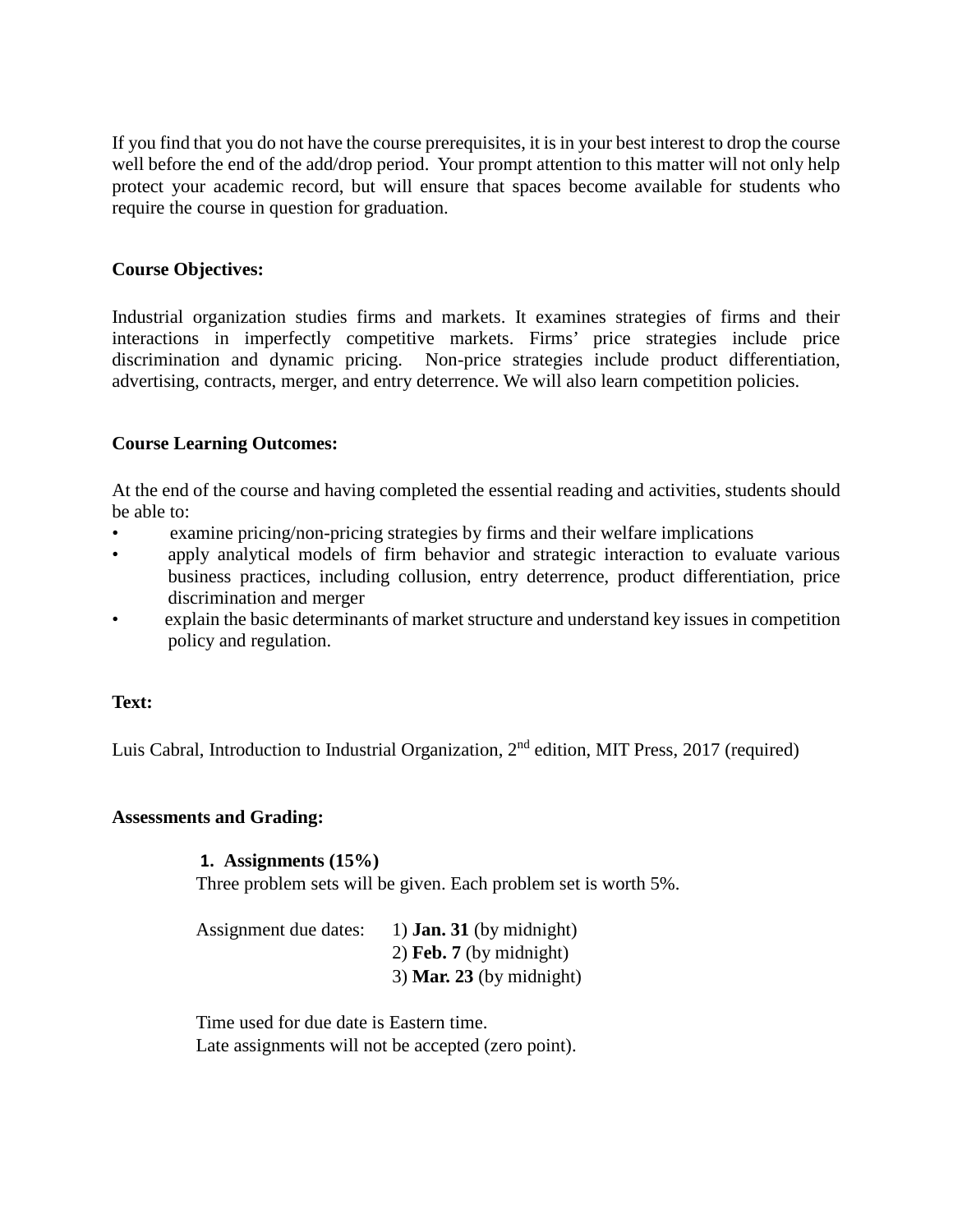# **2. Main Essay Project (19%)**

The essay project requires a student to identify an IO related topic/issue and apply economics to analyze it. It is important to correctly apply relevant economic concepts and tools to the topic.

The topic can be an analysis of a firm or industry. I suggest you analyze a specific issue in detail instead of a broad survey. A topic can also be based on a current event from news article (check Economist, Globe and Mail, Wall Street Journal, Financial Times, end so on.) Third option is to analyze a legal case on competition (check Competition Bureau and US Department of Justice).

- A detailed proposal (2 pages) is due on **March 16, 2021**. A detailed proposal is a proposal detailed enough so that a reader can understand which topic you plan to analyze and how. It typically has two parts. The first part is to identify an issue or news and provide some background information. The second part is to outline your analysis, and methodology. What economic concepts and tools do you plan to use?
- Final essay is due on **April 4, 2021**.

<Essay Grading>

Detailed proposal – 4 points (late penalty is one-point deduction per day) Final Essay – 15 points (late penalty is four-point deduction per day)

The grade on this component will be based on both content and on quality of the student's writing (organization, grammar, and style).

**3. Midterm Examination (31%) – Tentative date: Feb. 14, 3:30 p.m. – 5:00 p.m.** A midterm exam may be comprised of calculations, short answer, true/false, essay questions, or a combination thereof, on material covered up to and including the last class prior to the exam. The structure of the exam will be announced at OWL as the date approaches. All Department and University policies regarding missed exams and necessary documentation apply. Please see attached **Policy Regarding Makeup Tests and Final Examinations.**

# **4. Final Examination (35%)**

The final examination will occur during the regular final exam period and will be scheduled by the registrar. This exam will assess students' ability to meet the learning outcomes of the course and will be based on all concepts learned during the course with more weight being assigned to material covered after the midterm examination. All Department and University policies regarding missed exams and necessary documentation apply. Please see attached **Policy Regarding Makeup Tests and Final Examinations.**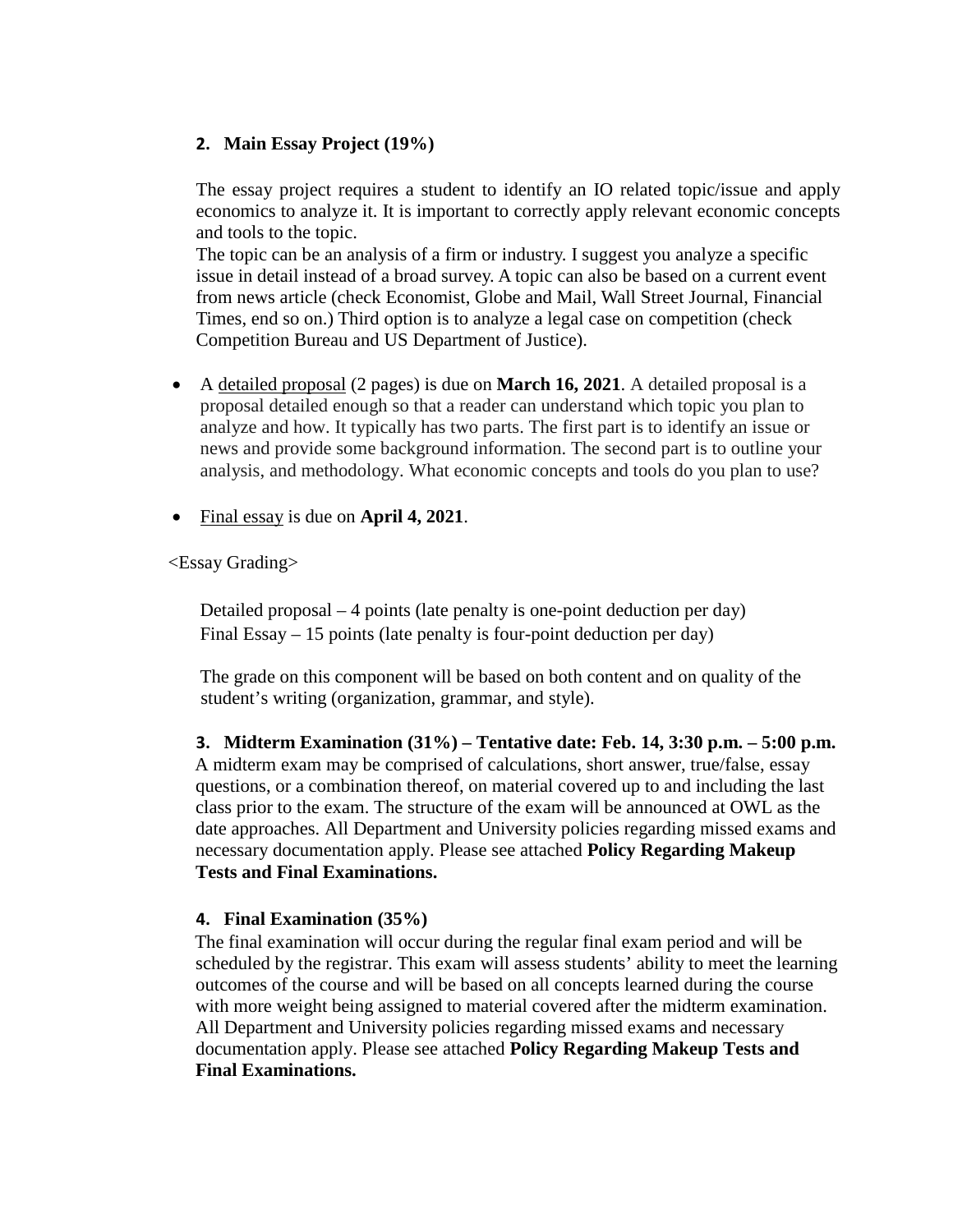- o Students are responsible for material covered in the lectures **as well as** the assigned material in the text. Exams will not be returned to students but may be reviewed in the instructor's office.
- o Missed midterm exam without illness self-reports or approved, documented official accommodation will be given a mark of zero
- o If there has been an illness self-report or approved, documented official accommodation, the weight of a missed midterm will be transferred to the final exam.

# **Course description:**

This course takes a formal approach to analyzing the way firms make production and sales decisions and interact strategically with each other in the marketplace. As this course is for upperyear undergraduate honor-level students, it will try to conduct rigorous analyses that are commensurate with such a level.

We begin with a study of optimal pricing policies, including versioning, bundling, and related market segmentation strategies. In the second part of the course, we apply game theory to the study of oligopoly interaction, focusing on pricing and output strategies in a dynamic setting. Finally, we analyze strategies for firm dominance, especially through the deterrence of potential competition. The list of such strategies includes capacity expansion, product proliferation, and exclusive dealing contracts.

The main goal of the course is to develop the basic intuition for pricing and other forms of strategic behavior on the part of firms, both when faced with complex patterns of consumer demand and when faced with strategic competitors. Readings in the textbook will provide background and introduction to a variety of topics, many of which will be covered in class in greater depth. Problem sets will focus on formal analysis. Occasional supplemental readings will provide additional motivation and opportunities to develop intuition.

# **Topics:**

1 What Is Industrial Organization?

# PART ONE: **Microeconomics Foundations**

- 2 Consumers
- 3 Firms
- 4 Competition, Equilibrium, and Efficiency
- 5 Market Failure and Public Policy
- 6 Price Discrimination

# PART TWO: **Oligopoly**

- 7 Games and Strategies
- 8 Oligopoly
- 9 Collusion and Price Wars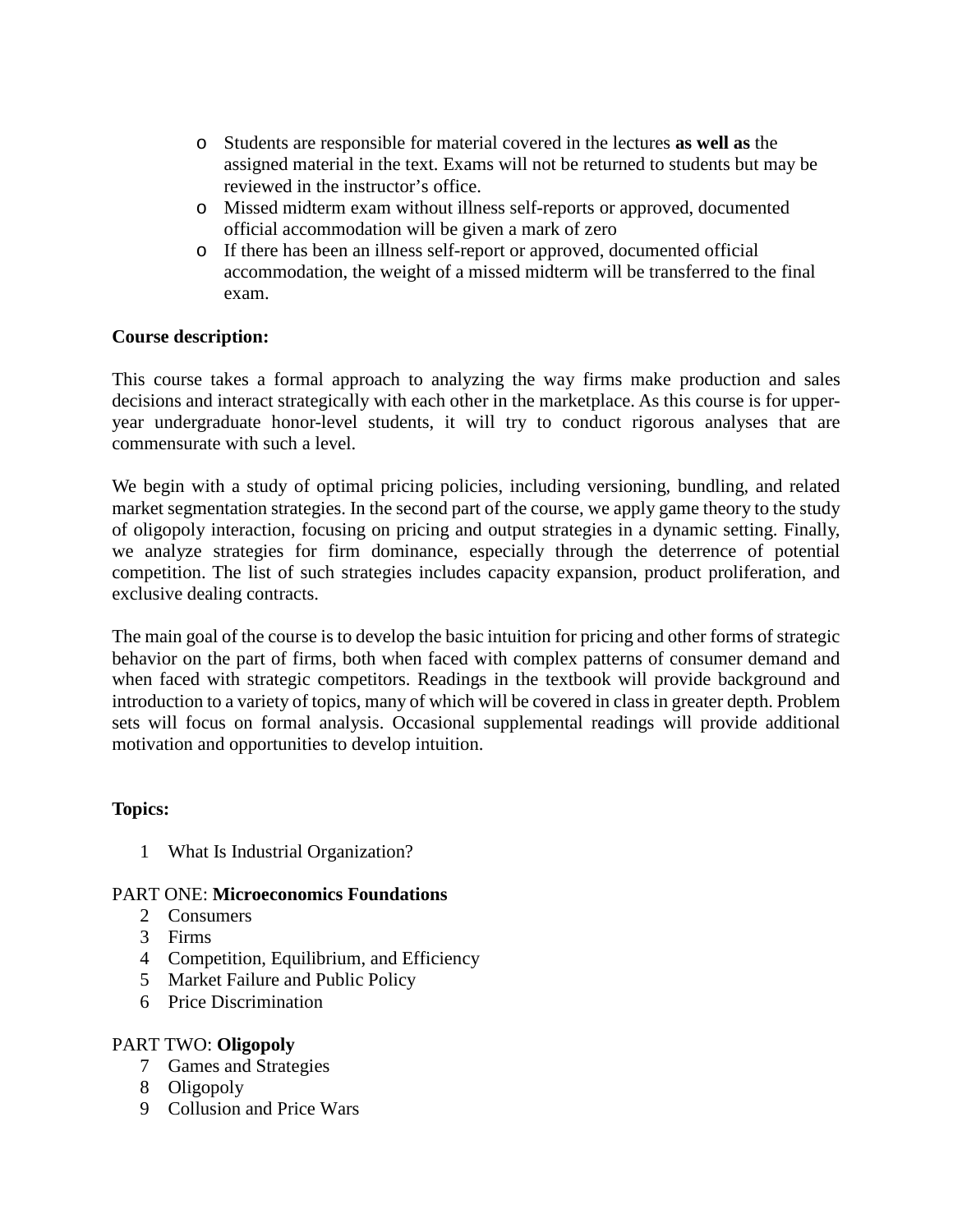# PART THREE: **Entry and Market Structure**

- Market Structure
- Horizontal Mergers
- Market Foreclosure

# PART FOUR: **Non-price Strategies**

- Vertical Relations
- Product Differentiation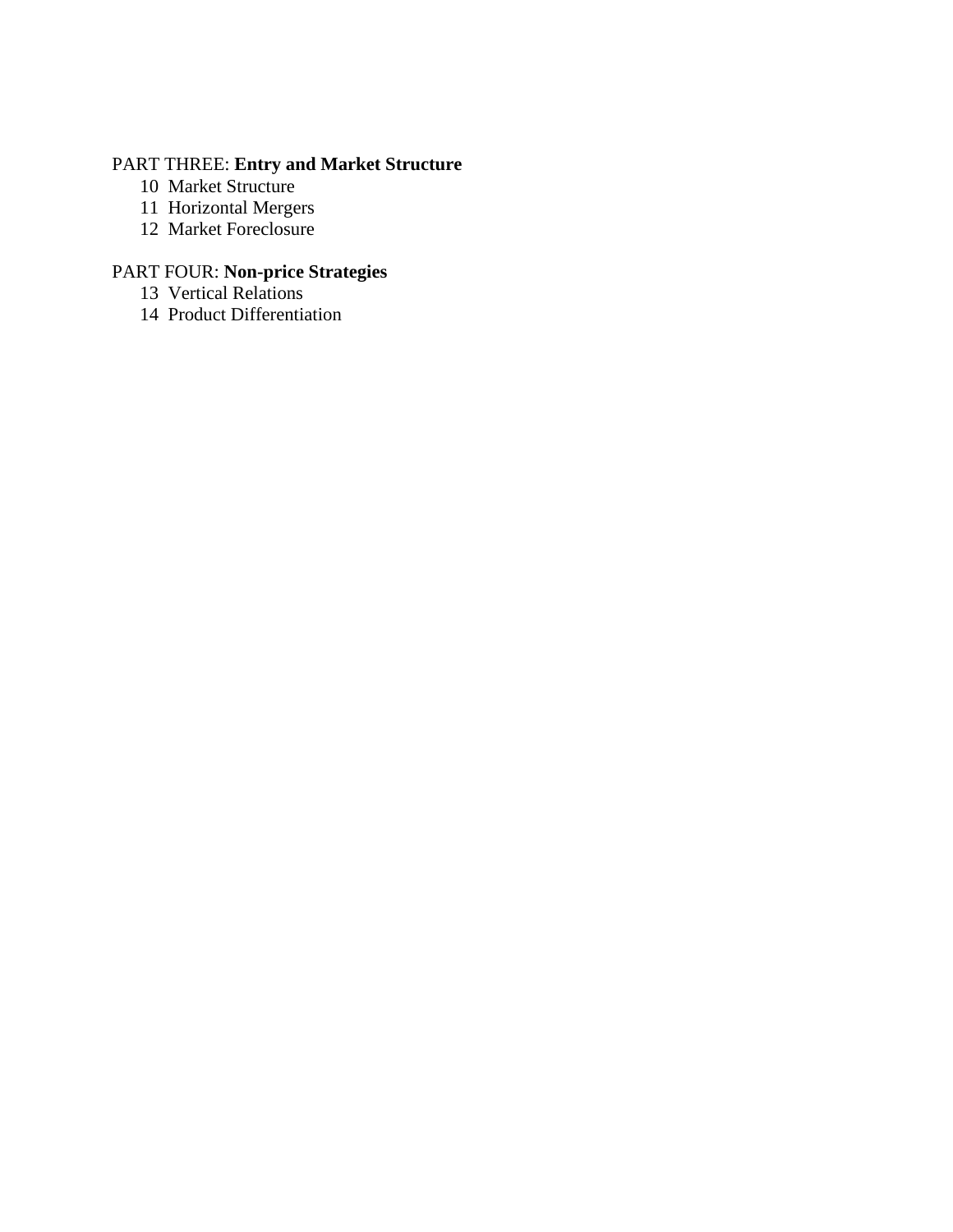# **Please Note**

# **Department & University Policies for Winter 2022**

The University expects all students to take responsibility for their own Academic Programs. Students should also check their registration to ensure they are enrolled in the correct courses.

- 1. **Guidelines, policies, and your academic rights and responsibilities** are posted online in the current Western Academic Calendar at: [http://westerncalendar.uwo.ca.](http://westerncalendar.uwo.ca/) Claiming that "you didn't know what to do" is not an acceptable excuse for not following the stated policies and procedures.
- 2. Students must familiarize themselves with the **"Rules of Conduct for Examinations"** [http://www.uwo.ca/univsec/pdf/academic\\_policies/exam/administration.pdf.](http://www.uwo.ca/univsec/pdf/academic_policies/exam/administration.pdf)
- 3. **Cheating as an academic offence:** Students are responsible for understanding what it means to "cheat." The Department of Economics treats cheating incidents very seriously and will investigate any suspect behavior. Students found guilty will incur penalties that could include a failing grade or being barred from future registration in other Economics courses or programs. The University may impose further penalties such as suspension or expulsion.
- 4. **Plagiarism:** Students must write their essays and assignments in their own words. When taking an idea/passage from another author, it must be acknowledged with quotation marks where appropriate and referenced with footnotes or citations. Plagiarism is an academic offence (see Scholastic Discipline for Undergraduate Students in the Western Calendar at [http://westerncalendar.uwo.ca/PolicyPages.cfm?Command=showCategory&PolicyCategoryID=1&Selecte](http://westerncalendar.uwo.ca/PolicyPages.cfm?Command=showCategory&PolicyCategoryID=1&SelectedCalendar=Live&ArchiveID=#Page_20) [dCalendar=Live&ArchiveID=#Page\\_20\)](http://westerncalendar.uwo.ca/PolicyPages.cfm?Command=showCategory&PolicyCategoryID=1&SelectedCalendar=Live&ArchiveID=#Page_20).

Western University uses software to check for plagiarism and students may be required to electronically submit their work. Those found guilty will be penalized as noted in point 3.

- 5. It is a Department of Economics policy that **NO** assignments be dated, stamped or accepted by staff. Students must submit assignments to the instructor.
- 6. **Appeals**: University policies and procedures for appealing a mark can be found in the Student Academic Appeals section in the current Western Academic Calendar at: [http://westerncalendar.uwo.ca/PolicyPages.cfm?Command=showCategory&PolicyCategoryID=1&Selecte](http://westerncalendar.uwo.ca/PolicyPages.cfm?Command=showCategory&PolicyCategoryID=1&SelectedCalendar=Live&ArchiveID=#Page_14) [dCalendar=Live&ArchiveID=#Page\\_14.](http://westerncalendar.uwo.ca/PolicyPages.cfm?Command=showCategory&PolicyCategoryID=1&SelectedCalendar=Live&ArchiveID=#Page_14) **Please note the relevant deadlines.**

Department of Economics procedures for appealing a mark can be found here: [https://economics.uwo.ca/undergraduate/program\\_counselling/responsibilities\\_policies.html#appeals.](https://economics.uwo.ca/undergraduate/program_counselling/responsibilities_policies.html#appeals) The Department will not consider an appeal unless an attempt has been made to settle the matter with the instructor first. Students who remain dissatisfied with the outcome may proceed to submit an appeal to [econugrd@uwo.ca.](mailto:econugrd@uwo.ca) Please follow the instructions and use the appeal form shown in the above link.

- 7. **Systematic adjustments of a class grade distribution** (either up or down) can occur in Economics courses. The fact that grades have been adjusted is **not** grounds for an appeal.
- 8. Note the following **add and drop deadlines**:

| Deadline to add a second term half course:  | <b>Tuesday January 18, 2022</b> |
|---------------------------------------------|---------------------------------|
| Deadline to drop a second term half course: | Monday March 14, 2022           |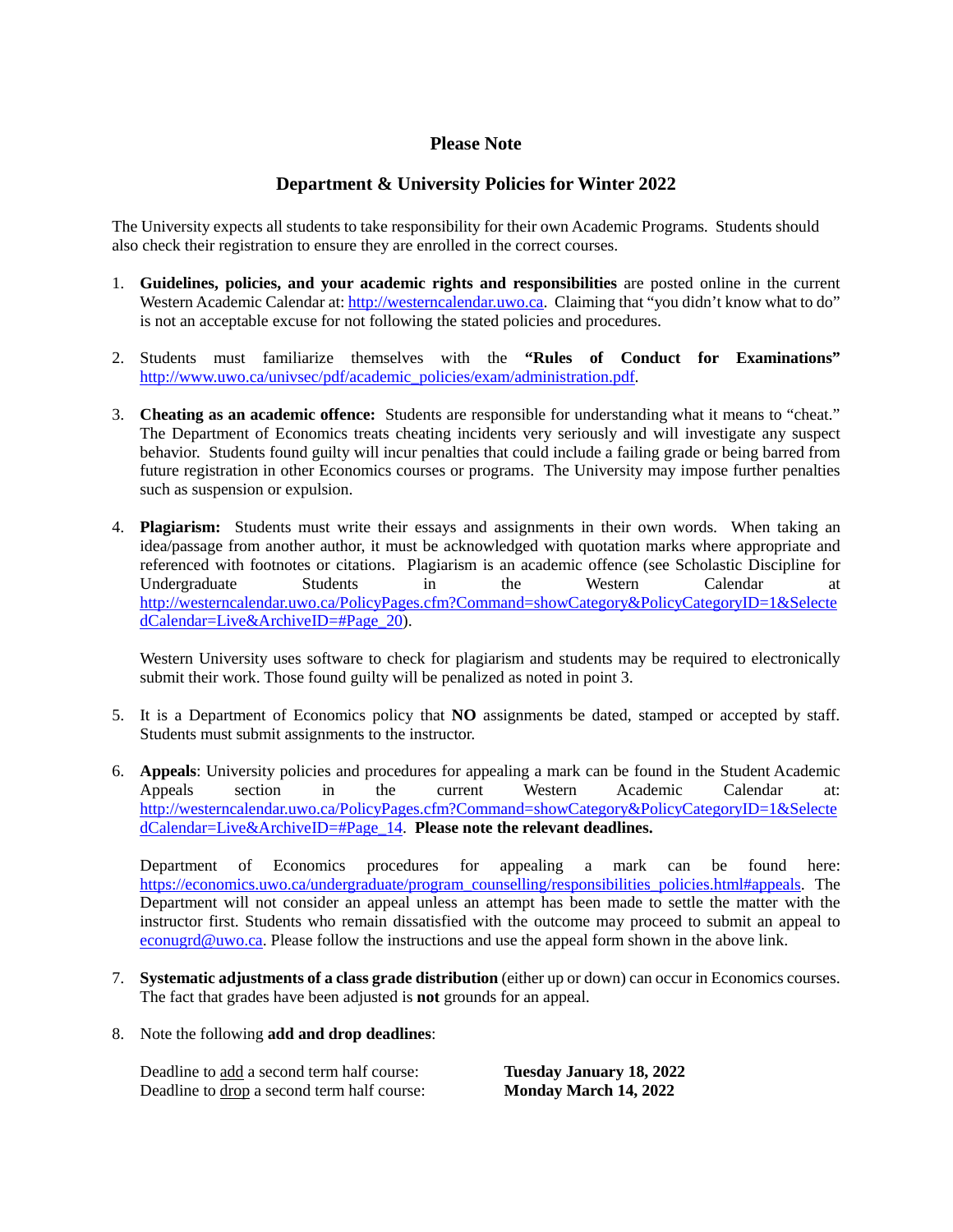#### **Policy Regarding Makeup Tests and Final Examinations**

Faculty of Social Science policy states that oversleeping or misreading an exam schedule is NOT grounds for a makeup. This rule applies to midterm and final exams in the Department of Economics.

#### **Policies Regarding Academic Accommodation**

- The Faculty of Social Science's policies on academic accommodation are found at [https://counselling.ssc.uwo.ca/procedures/academic\\_consideration.html](https://counselling.ssc.uwo.ca/procedures/academic_consideration.html)
- **Accommodation for Students with Disabilities:** Students with disabilities or accessibility challenges should work with Accessible Education (formerly SSD, see challenges should work with Accessible Education (formerly SSD, see [http://academicsupport.uwo.ca/accessible\\_education/index.html\)](http://academicsupport.uwo.ca/accessible_education/index.html), which provides recommendations for accommodation based on medical documentation or psychological and cognitive testing. The accommodation policy can be found here: [Academic Accommodation for Students with Disabilities.](https://www.uwo.ca/univsec/pdf/academic_policies/appeals/Academic%20Accommodation_disabilities.pdf)
- **Rewriting Exams and Retroactive Reweighting are NOT Permitted:** Students who proceed to write a test or examination must be prepared to accept the mark. Rewriting tests or examinations, or retroactive reweighting of marks, is **not** permitted. Self-Reported Absences cannot be used once a student has proceeded to start to write a test or exam.
- **Self-Reported Absences:** Students will have two opportunities during the fall and winter terms to receive academic consideration if they self-report a missed assessment using the online self-reported absence portal, provided the following conditions are met: the assessment is missed due to an absence of no more than 48 hours in duration, and the assessment for which consideration is being sought is worth 30% or less of the student's final grade. Students are expected to contact their instructors within 24 hours of the end of the period of the self-reported absence, unless noted otherwise on the syllabus. Students are not able to use the self-reporting option in the following circumstances:
	- for exams scheduled by the Office of the Registrar (e.g., final exams)
	- absence of a duration greater than 48 hours
	- assessments worth more than 30% of the student's final grade
	- if the student has opened or started the test or exam
	- if a student has already used the self-reporting portal twice during the fall/winter terms

If the conditions for a Self-Reported Absence are *not* met, students will need to provide a Student Medical Certificate (SMC) if the absence is medical or provide appropriate documentation if there are compassionate grounds for the absence in question. Students are encouraged to contact their Faculty academic counselling office for more information about the relevant documentation. It is strongly recommended that students notify the instructor as soon as possible, ideally before the assessment, when they become aware of an absence. University policy is that students must communicate with their instructors no later than 24 hours after the end of the period covered by the SMC or immediately upon their return from their documented absence. Failure to follow University policy and procedures may result in denial of academic accommodation and a grade of zero.

• **Documentation for Accommodation:** Individual instructors are not permitted to receive documentation directly from a student, whether in support of an application for consideration on medical grounds or for other reasons. **All required documentation for absences that are not covered by the Self-Reported Absence Policy must be submitted to the Academic Counselling office of a student's Home Faculty.**